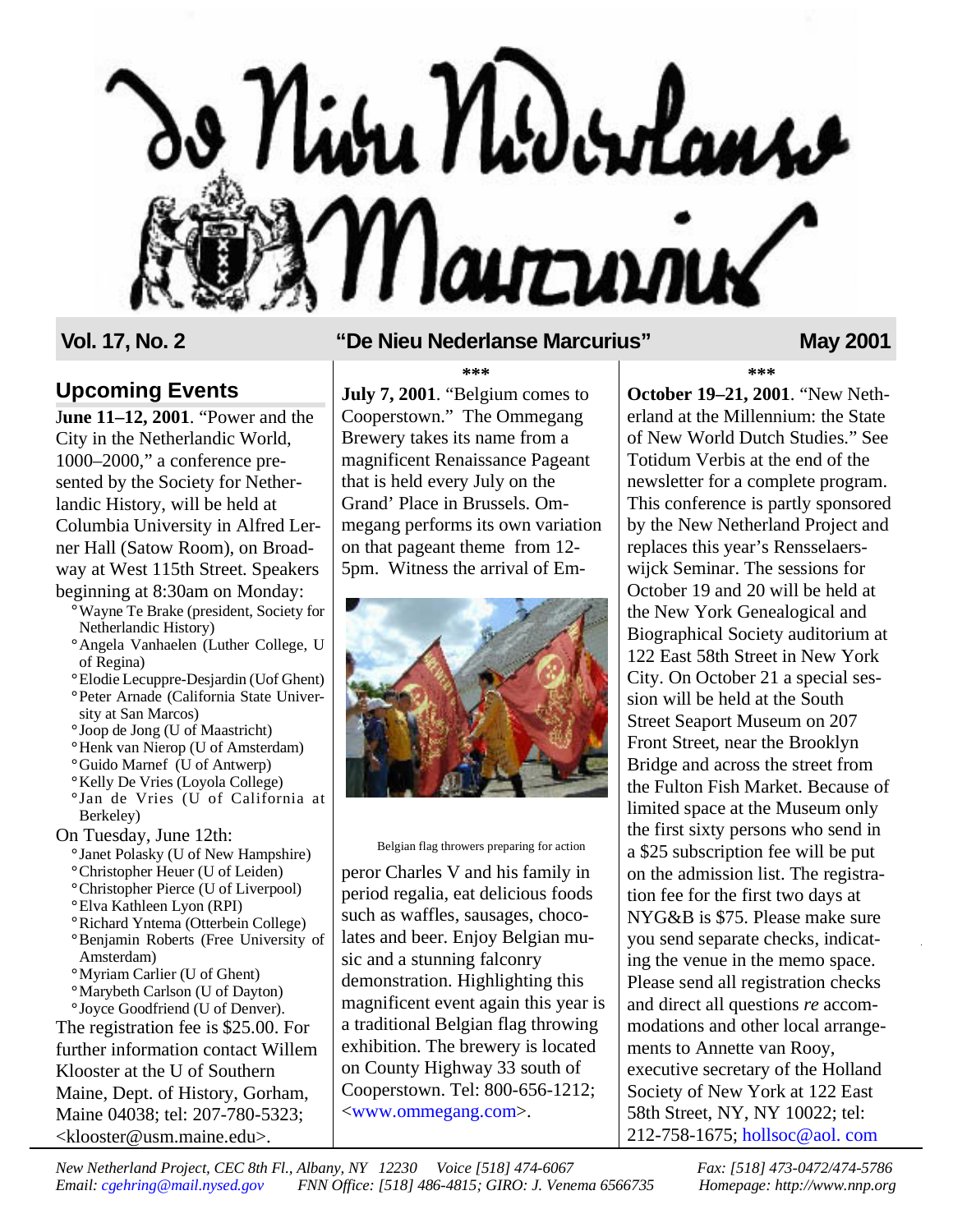## **Reminders**

**Until May 27th 2001**: "Vermeer and the Delft School," Metropolitan Museum, Fifth Avenue at 81st Street, New York, NY; 212-535- 7710. The exhibit features about 85 paintings of 30 artists, including 15 Vermeers and 10 by Pieter de Hooch, as well as drawings, tapestries, silver work and porcelain.

**\*\*\***

**June 7–9, 2001**. The Conference on New York State History will be held at historic Wells College on Cayuga Lake. For further information contact Stefan Bielinski at 518- 474-6917 or via email at: <s bielins [@nysed.gov>](mailto:sbielins@nysed.gov). Or go to the website at: [<www.nysm.nysed.](http://www.nysm.nysed.gov/cnysh) gov/cnysh> for complete program information.

## **News**

Syracuse University Press will release this spring the second edition of John Fitchen's classic book *The New World Dutch Barn*. It was originally published in 1968. the new edition has an edited section along with extensive new material by Gregory D. Huber. The book has a new subtitle: *The Evolution, Forms and Structure of a Disappearing Icon*. Included is a lengthy discussion on the dating of barns, information on New Jersey barns and a last minute look at the fate of Fitchen's original 76 barns.

## **Books**

*Amsterdam: A Traveler's Literary Companion*. Edited by Manfred Wolf. Travel to one of the most dynamic cities in the world in the company of its finest writers (e.g., Nooteboom, Campert, Carmiggelt Mulisch, Voskuil, Mak et alia).

"The stories in this volume will take you on a personal odyssey through the city's rich past to its dynamic present. Arranged by the areas of Amsterdam they illuminate, these stories offer up a rich literary banquet." 256 pages with map; \$13.95. ISBN 1-883513-09- X. Order from Whereabouts Press, 1111 8th Street, Suite D, Berkeley, CA 94710; tel: 510-527-8280; <[www.whereaboutspress.com>](http://www.whereaboutspress.com). **\*\*\***

*The Music Lesson* by Katharine Weber is another novel in which a painting by a Low Country artist plays a role. This time it involves a small painting on wood by Vermeer "kidnapped" by the IRA. **\*\*\***

*The Flanders Panel* by Arturo Pérez-Reverte (translated from the Spanish *La Tabla de Flandes* by Margaret Jull Costa) is a detective novel in which a Flemish painting, chess and murder are interwoven.

# **Research Request**

Friends David and John Major have submitted the following request for your consideration:

"We are at work on a short, readable biography of David des Marets (modern Demarest). Our illustrated book will describe des Marets within the context of his time, and the continuing Demarest and Huguenot/Dutch legacy in Northern New Jersey. David des Marets was one of the most interesting figures of the latter part of the 17th century in New Amsterdam and the Hackensack Valley. A Huguenot, he was born in 1620 in the French province of Picardy, and lived in Middleburg, the Netherlands, and Mannheim, Germany before coming to the New World in 1663. Des Marets was a notable citizen in New Amsterdam—as a magistrate in Staten Island, as a member of the group that met in the face of the British takeover in 1664, and in the development and defense of the settlement of Harlem. Yet his most memorable legacy is across the Hudson River. He

was the first significant European settler  $(1678)$  of the middle reach of the Hackensack River, obtaining what was called the French Patent on the east bank of the Hackensack in the area north of New Bridge; he died by the Hackensack in the middle 1690s. The Demarests and other northern New Jersey Huguenots became culturally Dutch during the 17th and 18th centuries. David des Marets and his descendants played an important role in this region up through the beginning of the 20th century, and his heritage continues in many ways, for example in the name of a Bergen County town and in the many streets named after the family in northeastern Bergen County towns. A Demarest house is preserved at Historic New Bridge Landing, a New Jersey historical park on the Hackensack.

### **New Jersey Huguenots**

Yet he is also largely forgotten; there has been no significant writing on des Marets in many years, and most writing on him dates to the 19th century. The authors have found new information on des Marets both in U.S. and European archives, and this along with previously known material will be described within the framework of our modern awareness of 17th-century life and settlement in the New York area. The authors welcome comments, information and suitable references and illustrations relating to this work; they can be reached at: majorhart@earthlink.net, and steelemajor@earthlink.net. The research and writing described here is supported in part by grants from the Blauvelt Demarest Foundation, the Huguenot Society of America, and the New Jersey Historical Commission."

# **News from the FNN**

On **June 16, 2001** we will hold our annual presentation of the Alice P. Kenney Award. It will take place at Ten Broeck Mansion on 9 Ten Broeck Place in Albany. The reception will begin at 2:00 pm and end at 4:30 pm. This year's winner is the Albany newspaper, **The Times Union**. All members will receive an official invitation with directions to the Mansion. Dutch refreshments will be served, and free, guided tours of the 1798

*New Netherland Project, CEC 8th Fl., Albany, NY 12230 Voice [518] 474-6067 Fax: [518] 473-0472/474-5786 Email: [cgehring@mail.nysed.gov](mailto:cgehring@mail.nysed.gov) FNN Office: [518] 486-4815; GIRO: J. Venema 6566735 Homepage: http://www.nnp.org*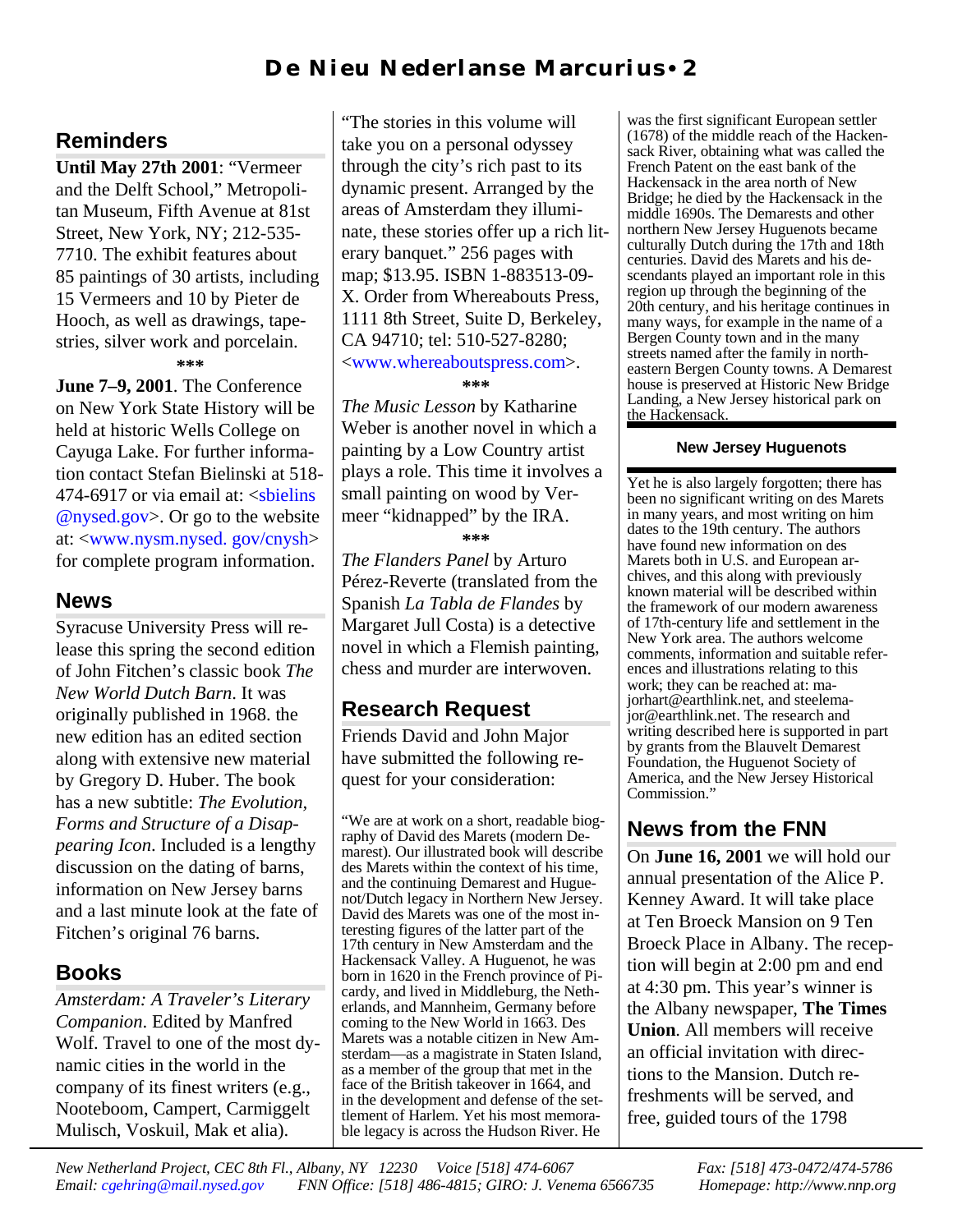## D e N i eu N eder l an s e M ar curius • 3

house and gardens will be offered. **\*\*\***

When you receive your invitation to the Alice P. Kenney Award reception, please take a moment to look at the mailing label on the envelope. The number after your name shows your membership status. For example, [00] indicates that you are paid for the year 2000 and need to update your membership.

fice staff and for special occasions such as the Alice P. Kenney Award, which you may attend free of charge. Please bring your membership up to date.

## **Websites**

[<www.americanswedish.org>](http://www.americanswedish.org) is the site for the American Swedish Historical Museum, which is devoted to preserving and promoting the contributions of Swedes and Swedish-Americans in the United States. As New Sweden played a

significant role in the development of New Netherland's South River region, the site is worth monitoring. **\*\*\***

<[www.southstseaport.org>](htp://www.southstseaport.org) is the site for the South Street Seaport Museum just south of the Brooklyn Bridge. In addition to museum activities the site also offers a preview of its magazine Seaport, which will offer a series of New Netherland-related articles in the Fall issue.

**\*\*\***

Your dues dollars pay for our of-

# **Totidem Verbis**

### **New Netherland at the Millennium: the State of New World Dutch Studies**

### Friday October 19, 2001

9:30 A.M.

Welcoming Remarks: Walton Van Winkle, President, Holland Society; Harry Macy, NYG&B.  $10:00 A M$ 

### **The Historical Memory of New Netherland**

Moderator: Joyce Goodfriend, Professor of History, Denver University

Panelists: Annette Stott "Picturing New Netherland in the 19th Century." Denver University; Elisabeth Funk "New Netherland in Early American Literature: Did Washington Irving Know It Better?" Manhattanville College, retired; Richard Mooney "Dutch Treatment:

How the Modern Media treat—and mistreat—New Netherland," New York Times editorial board, retired.

11:30 A.M.

### **Telling the Story of New Netherland: Perspectives and Methods**

Moderator: John Coakley, New Brunswick Theological Seminary

Adriana van Zwieten, "Within the Jurisdiction of the City of Amsterdam in New Netherland: Local History and a View from New Amsterdam." Temple University. Panelists: Jaap Jacobs, "A Colonial Biography: New Netherland and Peter Stuyvesant." Gemeentearchief Amsterdam Donna Merwick, "Writing a Microhistory of a Seventeenth-Century Dutch Community," Melbourne University, emeritus

1:00–2:30 PM Lunch (at suggested locations)

 $2:30 P.M.$ 

### **The Political Economy of New Netherland**

Moderator: Cathy Matson, Professor of History, U of Delaware

Panelists: Dennis Maika Maika "Citizenship in Seventeenth-Century Manhattan: The Local Politics of Inclusion in the Changing World of Atlantic Commerce," Fox Lane High School, Bedford, NY.; Simon Middleton "Artisans and Trade Privileges in New Amsterdam," U of East Anglia; April Hatfield "New Netherland Merchants in the Seventeenth-Century Chesapeake," Texas A&M U. 4:00 P.M.

### **New Netherland in the Atlantic World**

Moderator: Martha Shattuck, New Netherland Project

Panelists: Wim Klooster, "The Place of New Netherland in the West India Company's Grand Scheme." U of Southern Maine; Karen